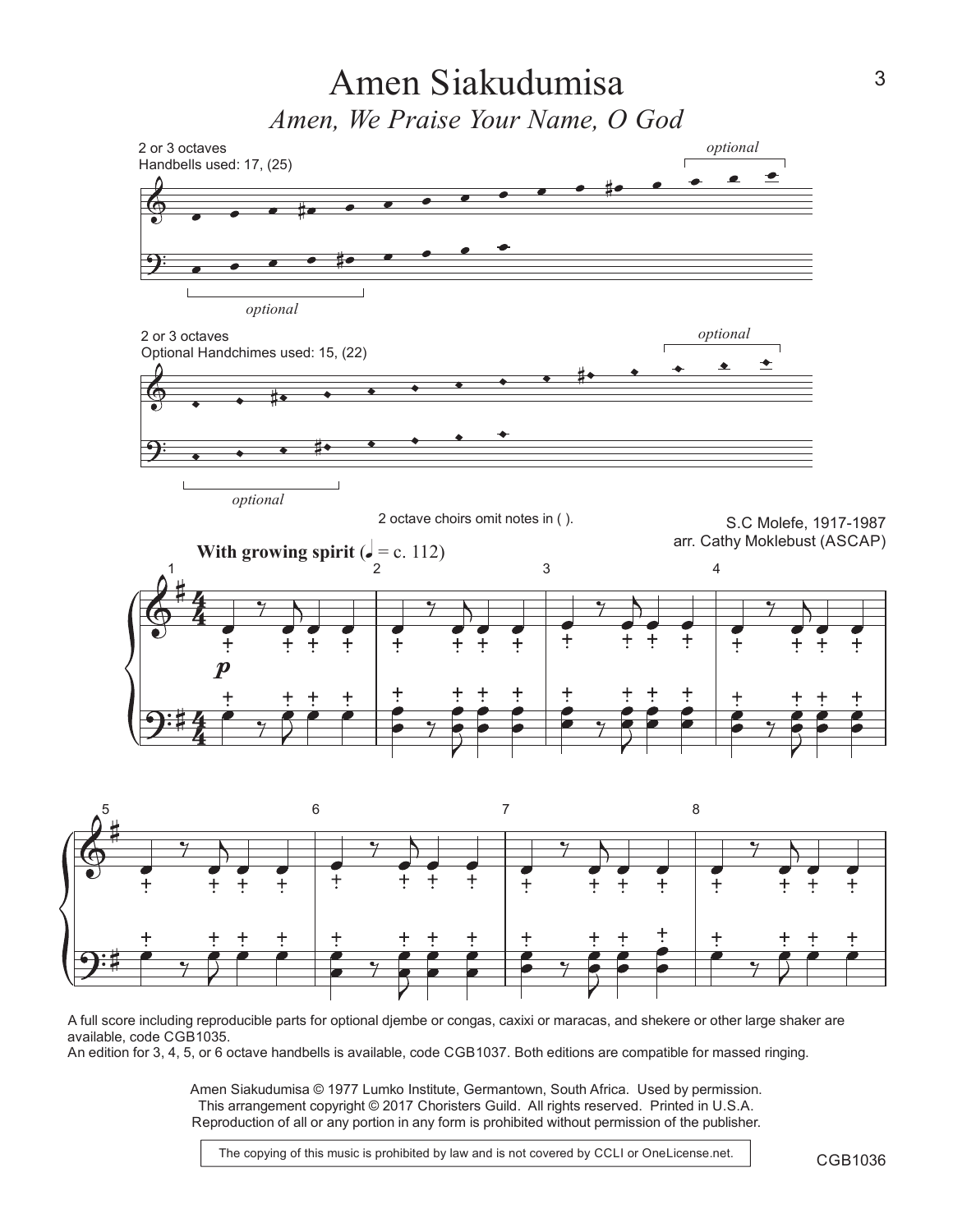





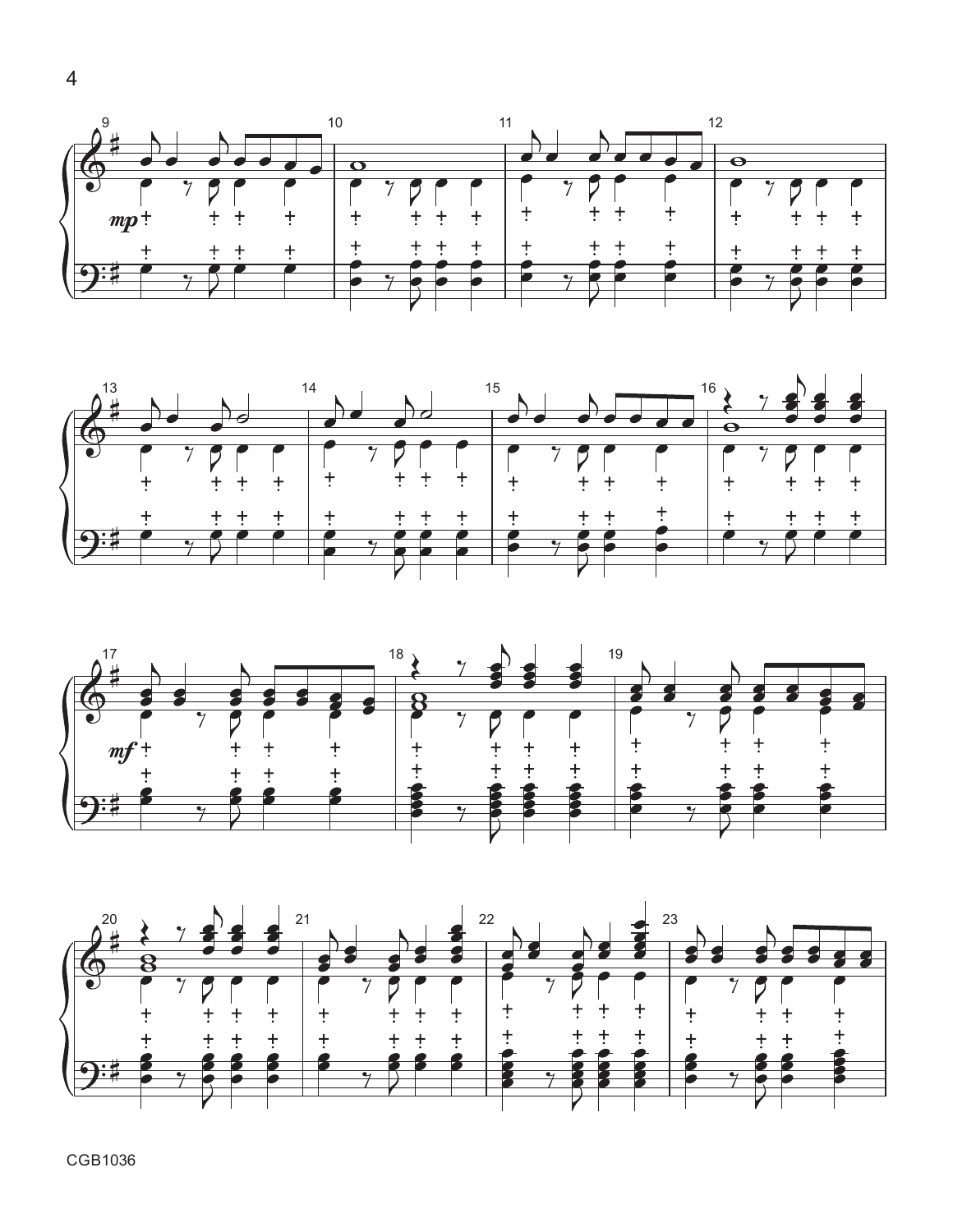





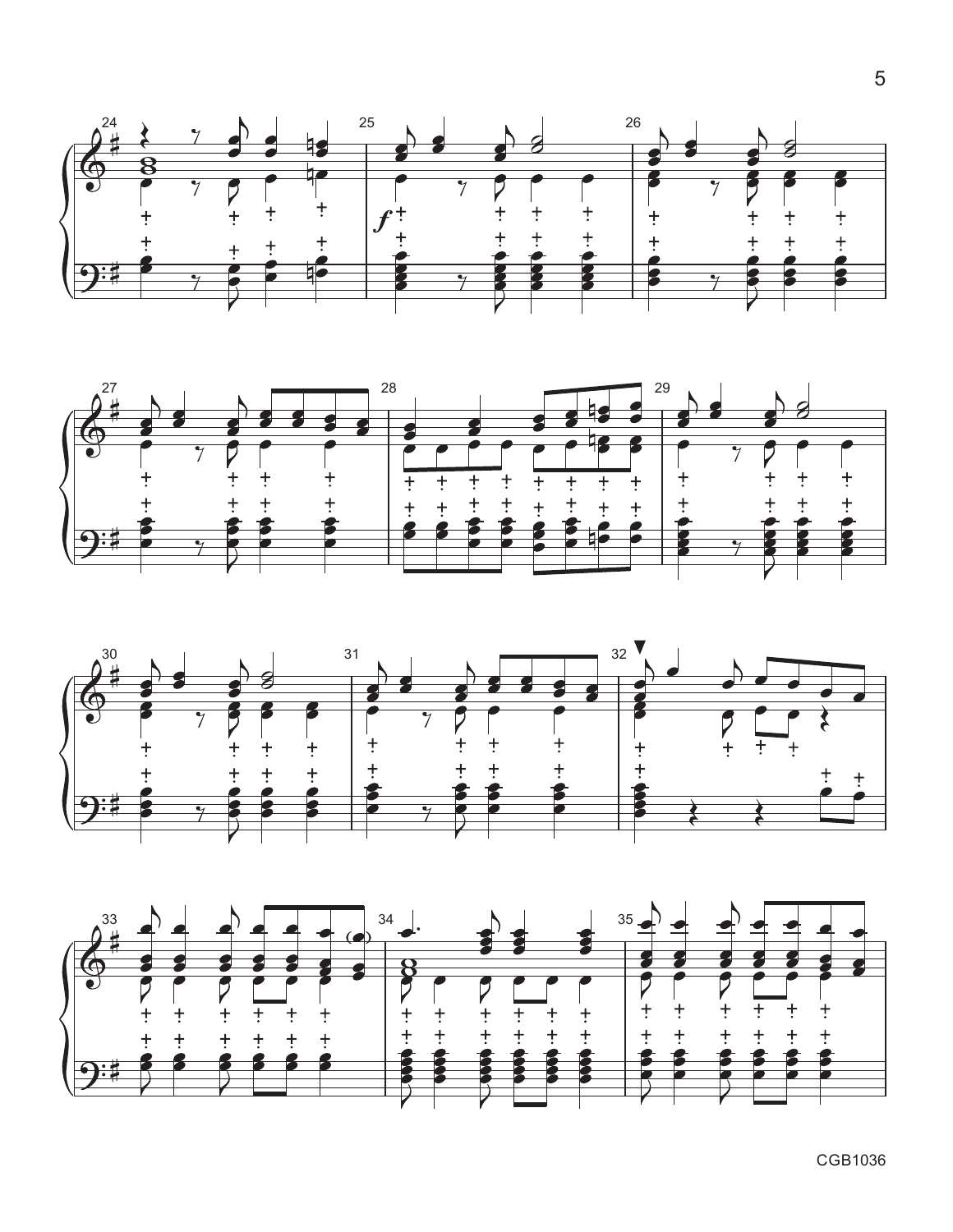

**Suddenly slow**  $\overline{a} = 66$  $\boldsymbol{p}$ 39 40 41 *(*mp*)\**  $P_+$ <u>ди</u> Ç  $\pm$  $\ddagger$ mp ţ ţ *vib.*  $\ddagger$  $\ddagger$  $\ddagger$  $\hat{\mathcal{S}}$  $\boldsymbol{p}$ 



\*Bells play  $mp$ ; chimes play  $p$ . All whole notes play vibrato.